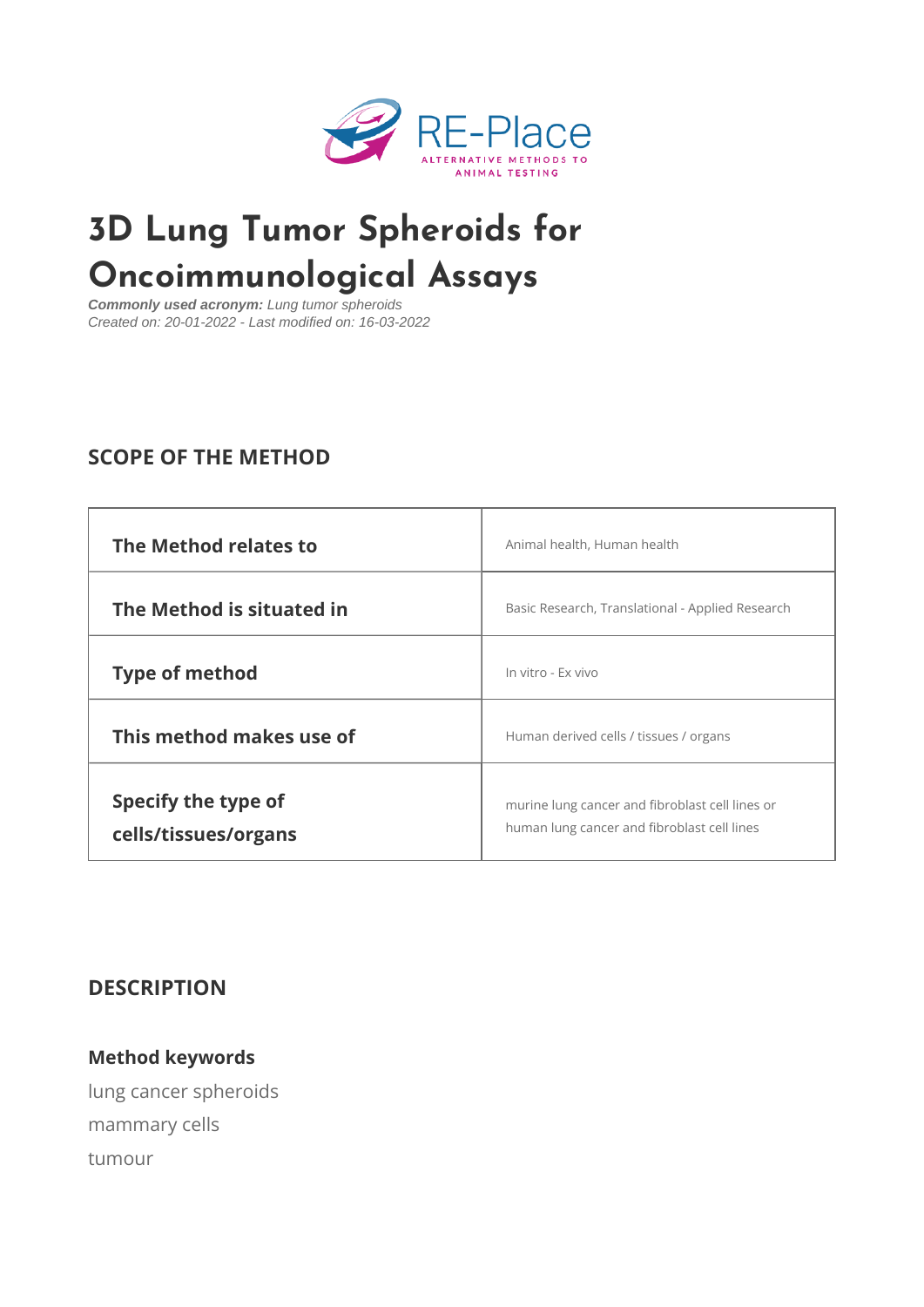#### mice

macrophage polarization human cell-based model fluorescence microscope 3D in vitro model lentiviral reprogramming immune cell migration immunology Immunotherapy antigen specific T cell killing cancer-associated fibroblasts histocompatible

### **Scientific area keywords**

Immunology Lung cancer T cell immunity macrophage polarization spheroids immune checkpoint inhibitors non-small cell lung cancer tumor stroma cancer-associated fibroblasts immunotherapy

#### **Method description**

Lung cancer thrives in a complex multicellular tumor microenvironment (TME) that impacts tumor growth, metastasis, response, and resistance to therapy. While orthotopic murine lung cancer models can partly recapitulate this complexity, they do not resonate with high-throughput immunotherapeutic drug screening assays. To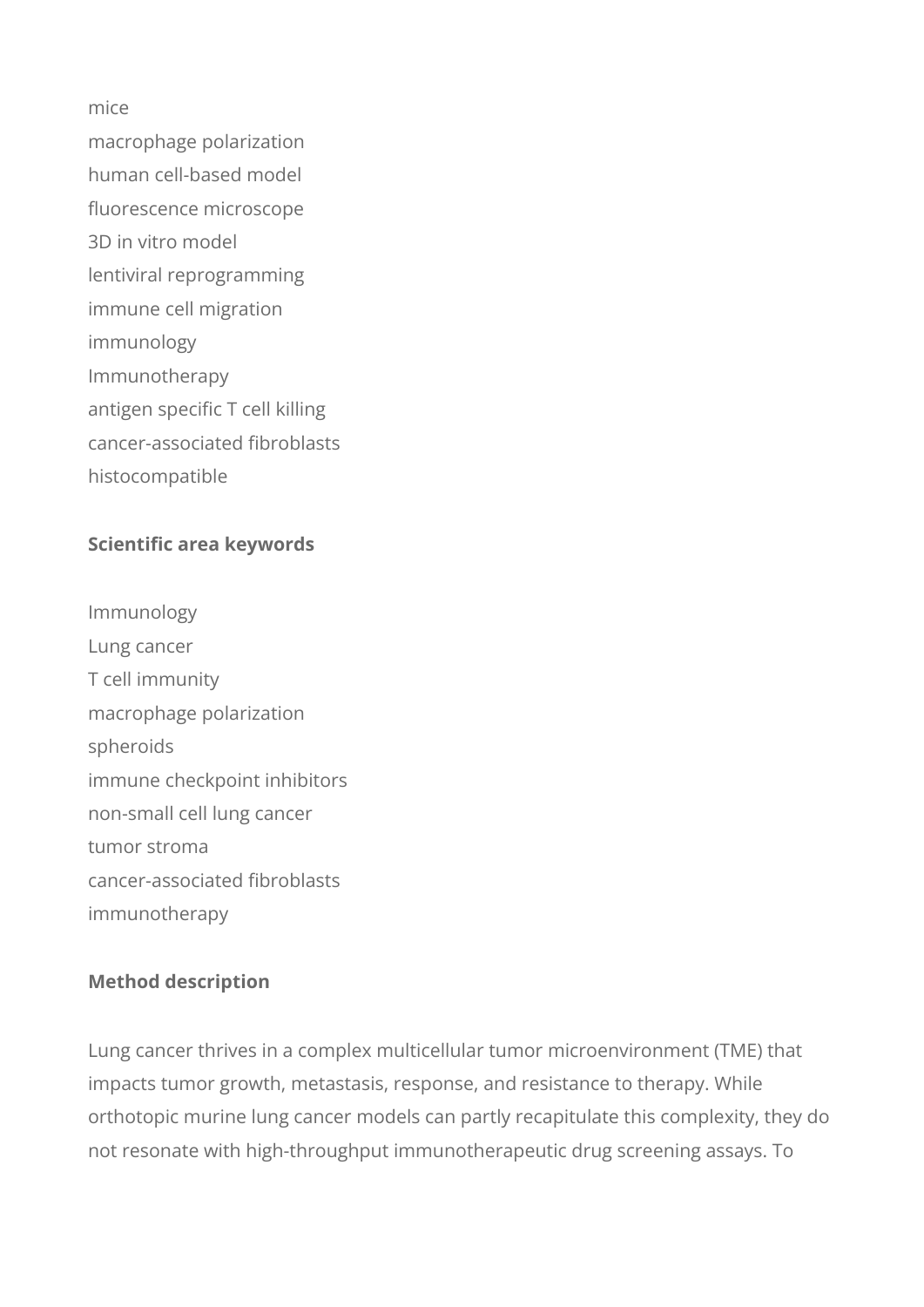address the current need for relevant and easy-to-use lung tumor models, a protocol is established to generate and evaluate fully histocompatible murine and human lung tumor spheroids, generated by co-culturing lung fibroblasts with tumor cells in ultralow adherence 96-well plates. A spheroid generation protocol with the murine KrasG12D-p53ko (KP) and Lewis Lung Carcinoma (LLC) cell lines is delivered next to the human lung H1650 adenocarcinoma line. In addition, their application potential to study tumor-stroma organization, T-cell motility, and infiltration as well as distinct macrophage subsets' behavior using confocal microscopy is described. Finally, a 3D target-specific T-cell killing assay that allows spatiotemporal assessment of different tumor to T-cell ratios and immune checkpoint blockade regimens using flow cytometry and live cell imaging is described. This 3D lung tumor spheroid platform can serve as a blueprint for other solid cancer types to comply with the need for straightforward murine and human oncoimmunology assays.

#### **Lab equipment**

For generation:

- Laminar air flow;
- Ultra-low adherence (ULA) or cell-repellent U-shaped 96-well plates;
- Biosafety level 2 facility for lentiviral vector production and handling of patientderived T cells;
- Irradiator for stimulation of T cell feeder cells.

For evaluation:

- Flow cytometry;
- Microscopy (confocal, incucyte technology,...);
- NGS methods,...

#### **Method status**

Published in peer reviewed journal

#### **PROS, CONS & FUTURE POTENTIAL**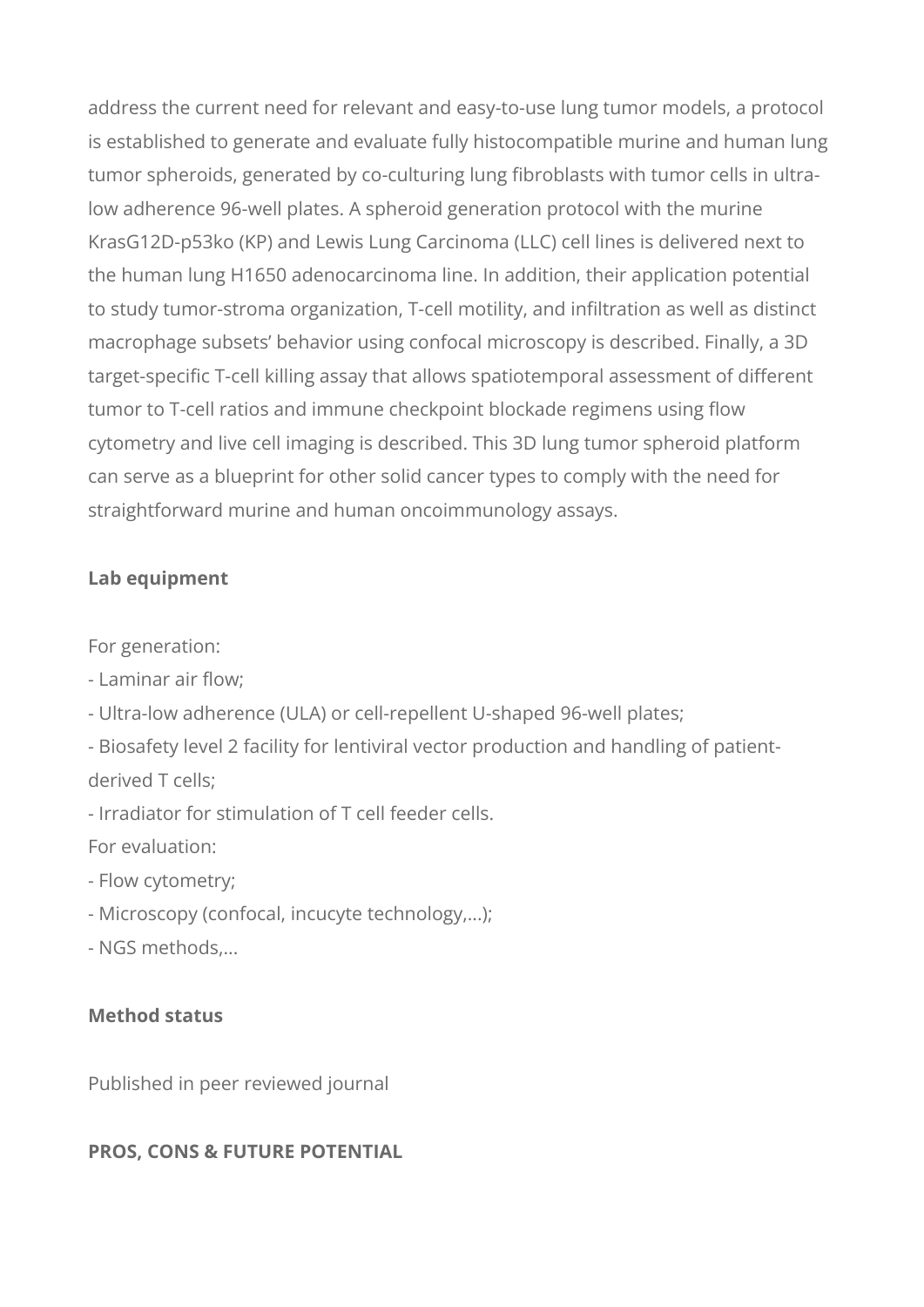#### **Advantages**

- Straightforward murine and human multicellular lung tumor spheroid platform that recapitulates the characteristic tumor islet in stroma architecture found in human non-small lung cancer biopsies;

- Platform suitable for macrophage and T-cell infiltration studies;

- Platform suitable for target tumor cell-specific killing evaluation in framework of fundamental and translational immunotherapy research;

- In 96-well format for evaluation on conventional imaging instruments;

- Possibility to perform high-throughput spatiotemporal gene, cell, and/or drug screening;

- Can serve as a blueprint for other solid cancer types to comply with the need for straightforward murine and human oncoimmunology assays.

#### **Challenges**

- Generation or access to histocompatible fluorescently-labelled tumor cell lines and tissue-specific fibroblasts;

- Access to histocompatible target specific T cell clones and/or myeloid cells;

- Not every lung tumor cell line is suitable for generation of lung tumor spheroids with relevant tumor-stroma islet architecture.

#### **Future & Other applications**

Our 3D lung tumor spheroids can serve as a blueprint for other solid cancer types to comply with the need for straightforward murine and human oncoimmunology assays. Furthermore, we are currently expanding our expertise by optimizing the generation of lung cancer patient-derived organotypic cultures.

#### **REFERENCES, ASSOCIATED DOCUMENTS AND OTHER INFORMATION**

#### **Associated documents**